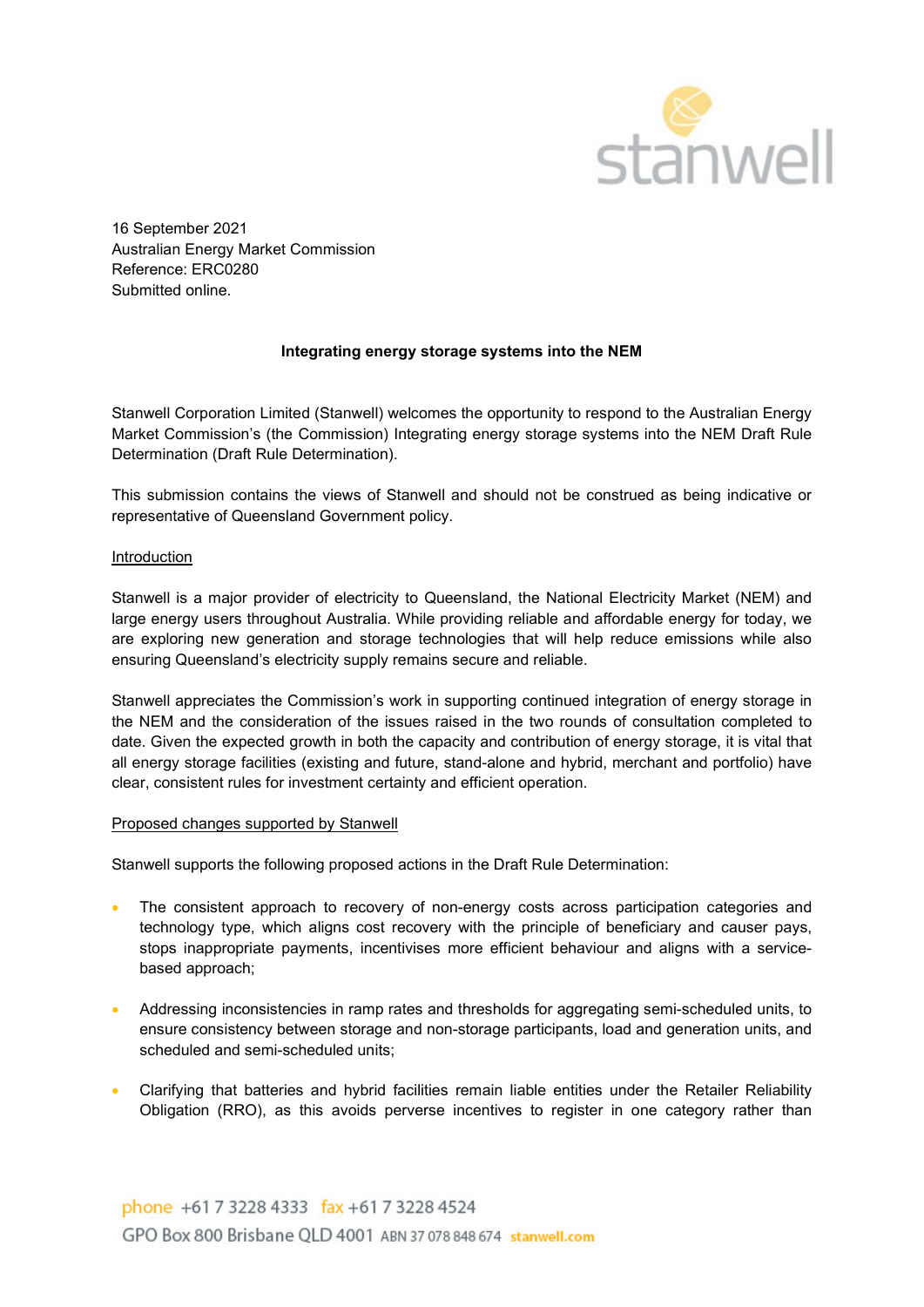another and is unlikely to materially affect the way these facilities participate in the market during a reliability event;

- Clarifying the National Electricity Rules (NER) to reduce reliance on technology-specific, directionspecific and participant category-specific language;
- Consolidating ancillary services clauses in Chapter 2 of the NER to create a framework that is more adaptable to change and better able to facilitate innovation; and
- Streamlining the NER by fixing drafting errors and improving clarity of the provisions being amended as part of this rule change, improving the overall coherence of the NER.

## Storage paying Transmission Use of System

Stanwell does not agree that the proposed changes pertaining to participants paying Transmission Use of System (TUOS) for energy taken from the grid are "minor amendments" to the NER and does not support this proposed change.<sup>1</sup> Making energy storage (and any participants moved to the Integrated Resource Provider participant category) liable for TUOS for electricity taken from the network is a significant change to the current regime and requires a commensurate level of scrutiny and justification.

While Stanwell appreciates the Commission's goal of shifting compensation from a category-based and technology-based approach to a service-based approach, Stanwell does not believe the characteristics of either the load or generation associated with energy storage should make energy storage liable for TUOS for the following reasons:

- Load is considered to receive some level of implied access to the network, so consumers pay TUOS in exchange for this access. Energy storage is an intermediate user rather than an end user, as it draws energy from the network to provide energy and non-energy services at a later time; i.e. it does not consume the energy withdrawn (ignoring round trip energy losses). Energy storage does not have firm access to the network as it can be constrained off for system security purposes; and
- Generators in the NEM do not pay any form of TUOS because they do not have firm access to the network. Energy storage time-shifts other generation rather than providing "primary" generation to the network and does not have firm access when returning time-shifted energy to the network.

Given energy storage does not have firm access while charging or generating, there does not appear to be a case for energy storage paying TOUS in exchange for access to the network.

Stanwell recommends the ambiguity within the current NER be resolved by clarifying that energy storage is not liable for TUOS, consistent with both the current policy for connected generating systems and AEMO's proposed rule change (i.e. "TUOS charges should not be charged for bidirectional assets").<sup>2</sup>

Stanwell acknowledges making this determination would require additional work to ensure hybrid facilities containing energy storage were not incentivised to route end-use consumption through

<sup>1</sup> AEMC, Integration Energy Storage Systems into the NEM Draft Rule Determination, July 2021, p 30. 2 AEMO, Integrating Energy Storage Systems into the NEM Rule Change Proposal, August 2019, p 2.